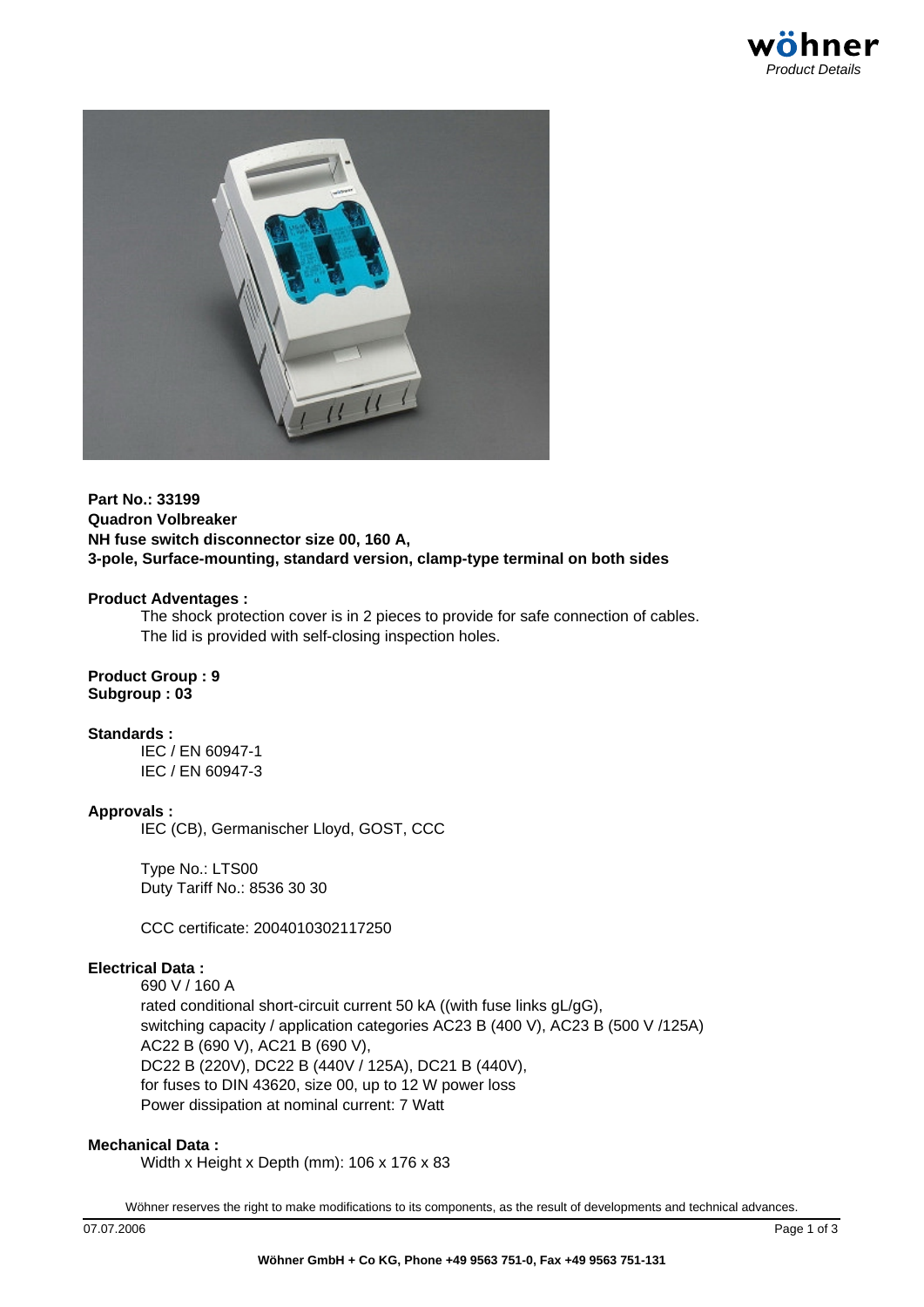

# **Mechanical Data :**

Weight (kg/100): 78 fastened by screw mounting, clip-on mounting by 33 193

### **Connections :**

clamp-type terminals : 1,5 - 70 mm² flexible cables with wire-end ferrule, stranded round cables, la. Cu max. 12 mm wide, max. 10 mm thick Md 3 Nm

**Versions :** Variant with fuse monitoring 33 207

**Pack Size : 1**

**Catalog 2006 :** Page(s): 7/7

### **Accessories to Article 33199 :**



Wöhner reserves the right to make modifications to its components, as the result of developments and technical advances.